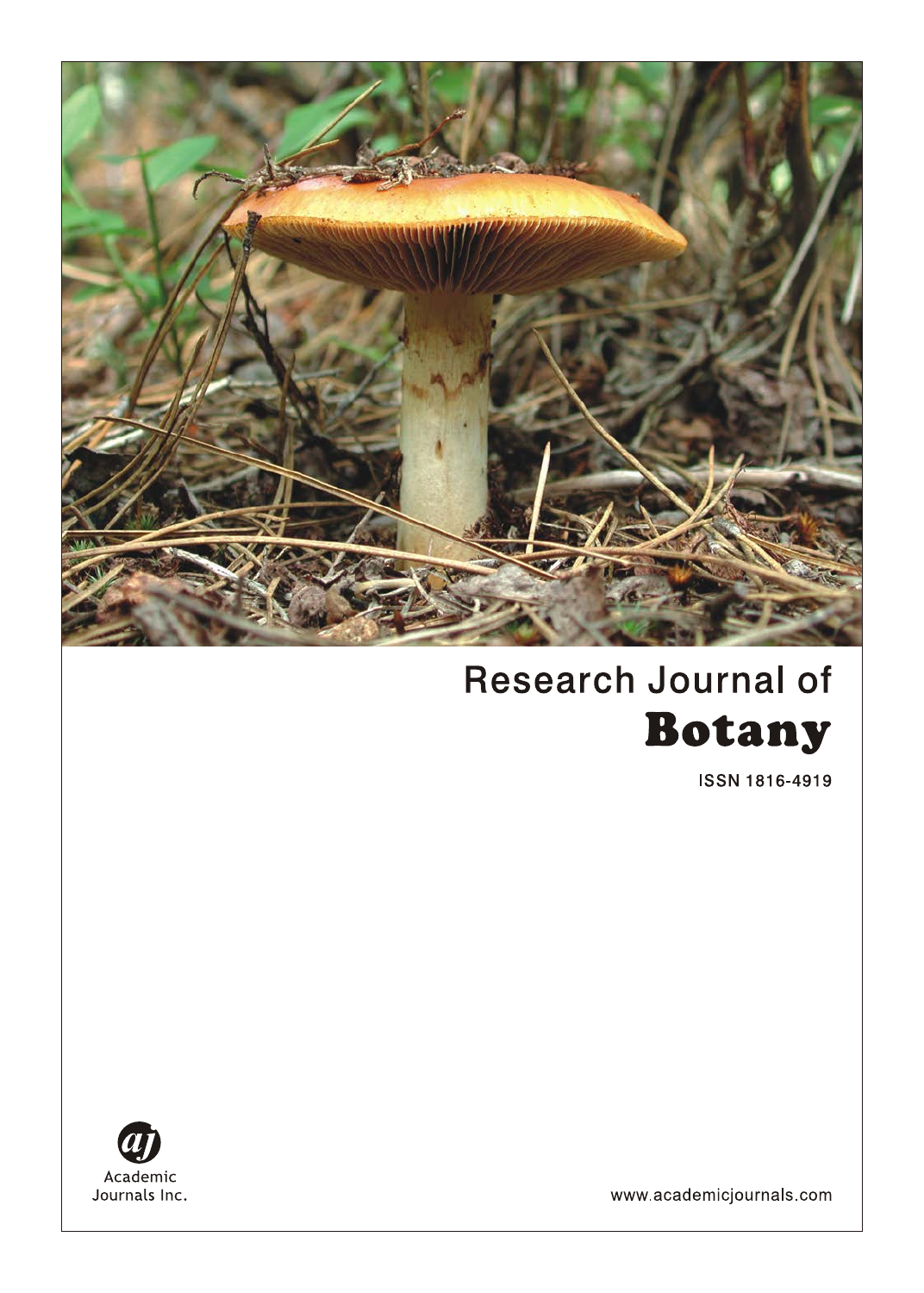#### **OPEN ACCESS Research Journal of Botany**

ISSN 1816-4919 DOI: 10.3923/rjb.2018.1.10



## **Research Article Litter Fall, Standing Litter and Leaves Decomposition Within Urban Tropical Forest of Zoological Park of Brazzaville, Republic of the Congo**

Ifo Suspense Averti, Malonga Marini Urielle, Milandou Jodrhy, Madingou Mady Parfait, Mavoungou Naïving, Stevanche Nzingoula and Binsangou Stoffenne

Laboratoire de Géomatique et Ecologie Tropicale Appliquée, Ecole Normale Supérieure, Université Marien N'GOUABI, BP 237 Brazzaville, Congo

### Abstract

Background and Objective: Urban forest can play an important role to mitigate global change and regulate local climate of cities. Litter fall and leaf decomposition represent the main pathway for nutrient cycling in forest ecosystems. The aims of this study were to: (i) Evaluate the annual production of litter fall, (ii) Quantify the standing litter stock (iii) and monitor the dynamics of the litter decay. Materials and Methods: Litter fall and decomposition were studied in urban forest of Zoological Park of Brazzaville during twelve months. Experimental design has been installed in the urban forest of parczoologique. Litter fall was collected every two weeks and litter decay was studied with the technique of litter bag. Eight litter fall traps were installed in the study area. Results: An average annual production of 731 g DM m<sup>-2</sup> year<sup>-1</sup> was obtained and leaves represent the largest fraction with 63.9% of total litter. Decomposition of leaves was greater in the rainy season, with nearly the loss of 46% of the initial mass, where an average loss of 26% of the initial mass was noted in the dry season. However, it is important to note the influence of plant species in the rate of litter decay. Two species were chosen: Millettialaurentii De Wild. and Antiaristoxicaria Lesch. Three types of litter were prepared to follow litter decay: one of Millettialaurentii, one of Antiaristoxicaria and one mixte of (Millettialaurenti<sub>th</sub> AntiarisToxicaria). The most important loss of weight was noted during the rainy season. Conclusion: The results showed that the urban forest of Brazzaville is an old forest and transfers an important stock of carbon in the soil component during the litter decomposition.

Key words: Litter fall, decomposition, urban forest, millettialaurentii, antiaristoxicaria

Citation: Ifo Suspense Averti, Malonga Marini Urielle, Milandou Jodrhy, Madingou Mady Parfait, Mavoungou Naïving, Stevanche Nzingoula and Binsangou Stoffenne, 2018. Litter fall, standing litter and leaves decomposition within urban tropical forest of zoological park of brazzaville, Republic of the Congo. Res. J. Bot., 13: 1-10.

Corresponding Author: Ifo Suspense Averti Laboratoire de Géomatique et Ecologie Tropicale Appliquée, Ecole Normale Supérieure, Université Marien N'GOUABI, BP 237 Brazzaville, Congo Tel: +242068029720

Copyright: © 2018 Ifo Suspense Averti et al. This is an open access article distributed under the terms of the creative commons attribution License, which permits unrestricted use, distribution and reproduction in any medium, provided the original author and source are credited.

Competing Interest: The authors have declared that no competing interest exists.

Data Availability: All relevant data are within the paper and its supporting information files.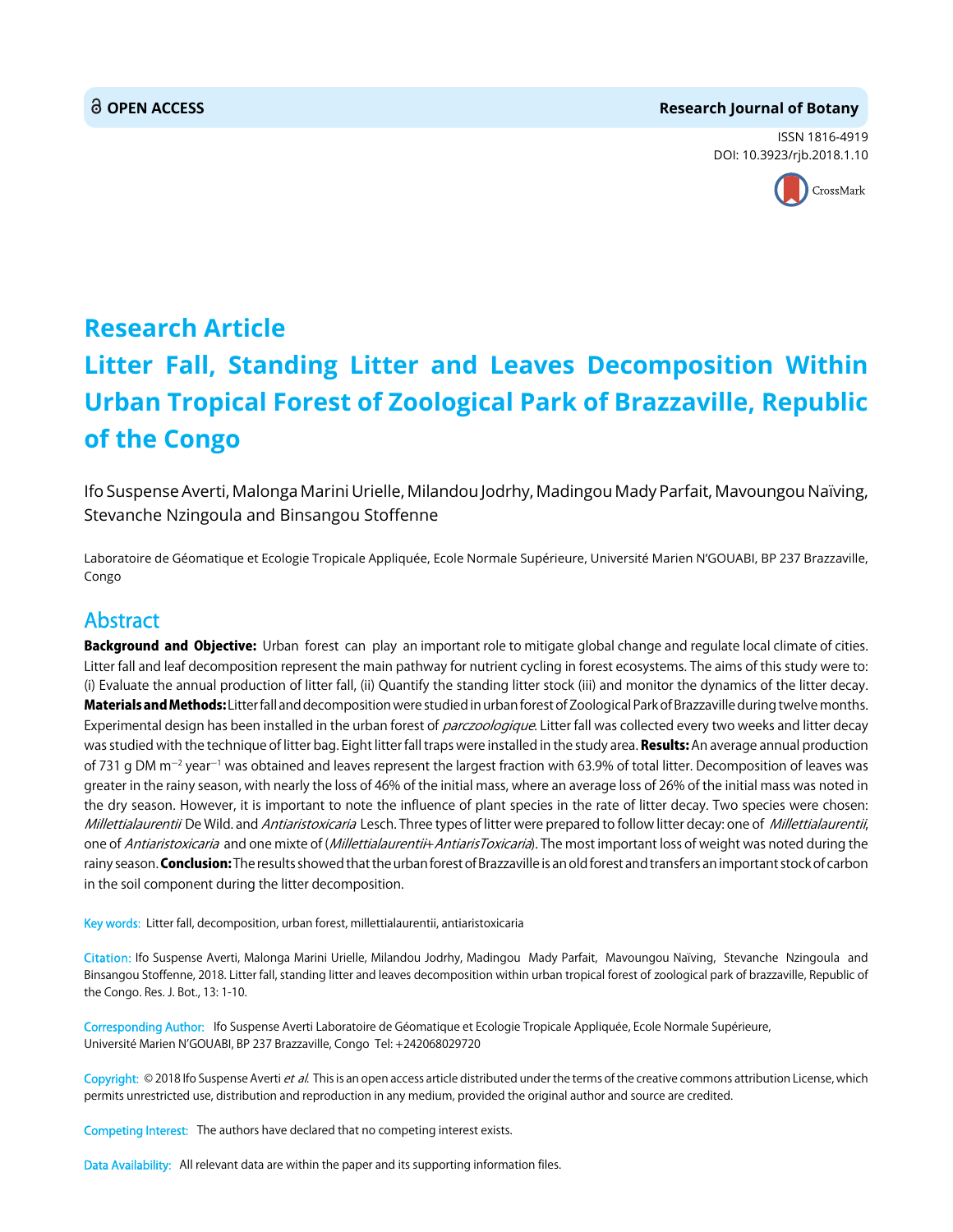#### INTRODUCTION

Urban forests are ecosystems with trees and others plants in streets, garden parks and spaces surrounding large cities. In recent decades, research has shown that urban trees are an integral part of the environmental quality of cities around the world<sup>1,2</sup>. These trees improve soil quality by participating in the enrichment of soil organic matter through litter fall and decomposition of leaves, fruits and flowers provided by trees<sup>3</sup>. Urban trees and their soils could play an important role in reducing urban runoff frequencies. Similarly, urban areas are often hot spots for air pollution from the automotive industry<sup>4,5</sup>.

In both Africa and the Republic of the Congo, the management of intra-urban forest ecosystems has always been one of the major problems of municipal authorities. The forest of the zoological forest, part of patted'oie forest, was classified as a forest reserve in 1938. This forest is actually the only natural intra-urban forest ecosystem of the city of Brazzaville in the Republic of Congo. It counted, at its creation 240 ha, but with the demographic evolution and extension of the city of Brazzaville, it is currently reduced into two natural entities of less than 94 ha<sup>6</sup>. This forest has been the subject of several ecological studies which have focused on the biodiversity and regeneration<sup>7,8</sup>, the dynamics and dissemination of diaspores<sup>9</sup> but also studies on the evolution of the areas of these forests<sup>6</sup>. No studies to date have been carried out to monitor the dynamics of leaf litter in the urban forest of Zoological Park. Hence the importance of this study which will make it easier to identify the role that this forest could play in the global context of climate change, including its potential to sequester excess  $CO<sub>2</sub>$  into the atmosphere.

Litter fall and leaf decomposition represent the main pathway for nutrient cycling in forest ecosystems<sup>10,11</sup>. Litter falland decomposition rates are influenced by factors such as latitude, elevation, rainfall, seasonal changes, vegetation density and species composition<sup>11-14</sup>. In addition to being habitat for some soil organisms, it is an effective interface between vegetation and soil, proving to be a return of carbon to the soil. Litter has a protective layer function and is put forward when it comes to limiting erosion<sup>15</sup>, avoiding soil compaction<sup>16</sup>, trapping pollution by retention of toxic metals or micro-pollutants organic<sup>17</sup>, reduce losses by drainage (but also by dabbing moisture variations<sup>18</sup> and temperature<sup>19</sup>. In addition, litter is an intermediary between vegetation and soil<sup>20</sup> and is a major substrate for soil microorganisms and influences their activities $21$ .

However, the amount of organic matter in a forest soil depends on the equilibrium between litter production and the rate of decomposition of this litter<sup>22</sup>.

Litter decomposition directly affects the dynamics of forest ecosystems as a source or sink of carbon, by releasing  $CO<sub>2</sub>$  and indirectly by improving nutrient availability and consequent changes in net primary production $23$ . The rate of litter decomposition is largely a determining factor for productivity of the forest ecosystems as plant nutrients became available for recycling within the system during litter decomposition can account for 69-87% of the total annual requirement of essential elements for the forest plants<sup>24</sup>.

Data on litter fall quantities are important for estimating carbon stocks entering the soil compartment<sup>25</sup>. The overall objective of this study was to understand the functioning of urban forest ecosystems in the context of climate change through the dynamics of litter systems. The specifics aims were: (i) To evaluate the litter fall production during the study period, (ii) Quantify the standing litter stock present on the ground and (iii) Evaluate the dynamics of litter decay.

#### MATERIALS AND METHODS

Presentation of the study area: The forest of the Zoological Park of Brazzaville is located in the center of Brazzaville's city closed to Maya Maya Airport and "MassambaDébat stadium" (Fig. 1). The forest of the zoological park belongs to the domain of Lower Guinea and the Congolese-Zambésien transition sector of the District of La Léfini<sup>26</sup> whose forests are mostly mesophilic. The natural forest is dominated by Millettialaurentii De Wild<sup>27</sup>.

The climate of Brazzaville is of the Congolese Bas type<sup>28</sup>. It is characterized by annual averages of temperature of approximately  $25^{\circ}$ C and annual thermal amplitude oscillating from  $4-6^{\circ}$ C (Fig. 2). March and April are the hottest months; the months from June to September, marking the dry season, are cool, July and August are the freshest. The rains are spread out from October to May and the average rainfall is of approximately 1200 mm year $^{-1}$ . This rainy and hot season knows a deceleration of precipitations in January and February. The maximum of rain were observed in March-April and in November-December (Fig. 2)<sup>29,30</sup>.

The relative humidity is higher than 70%, whereas an absolute minimum is observed in August and September and a relative humidity minimum in February and March. As for evaporation, it presents a relative minimum in June and an absolute maximum in August and September. The monthly averages over ten years (1999-2008) showed that the insolation presents two maximum in March and May (164 and 175 h) and a minimum in June (124 h). The annual average lies between 1100 and 1800 h for the same period $31,32$ . The soils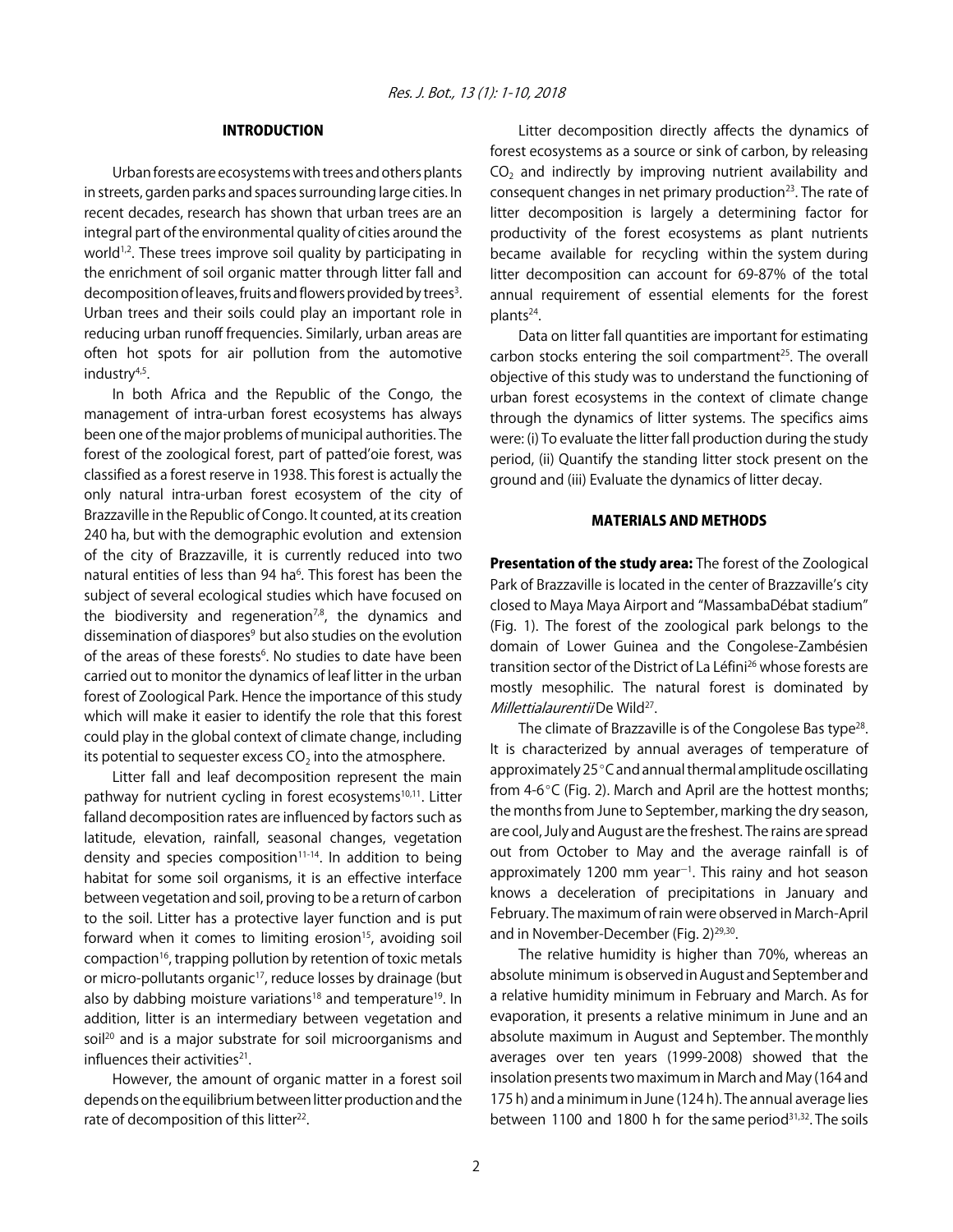Res. J. Bot., 13 (1): 1-10, 2018



Fig. 1: Geographical location of the natural forest of the zoological park



Fig. 2: Ombrothermic Diagram of the Brazzaville's city from 1960-2014, ANAC Brazzaville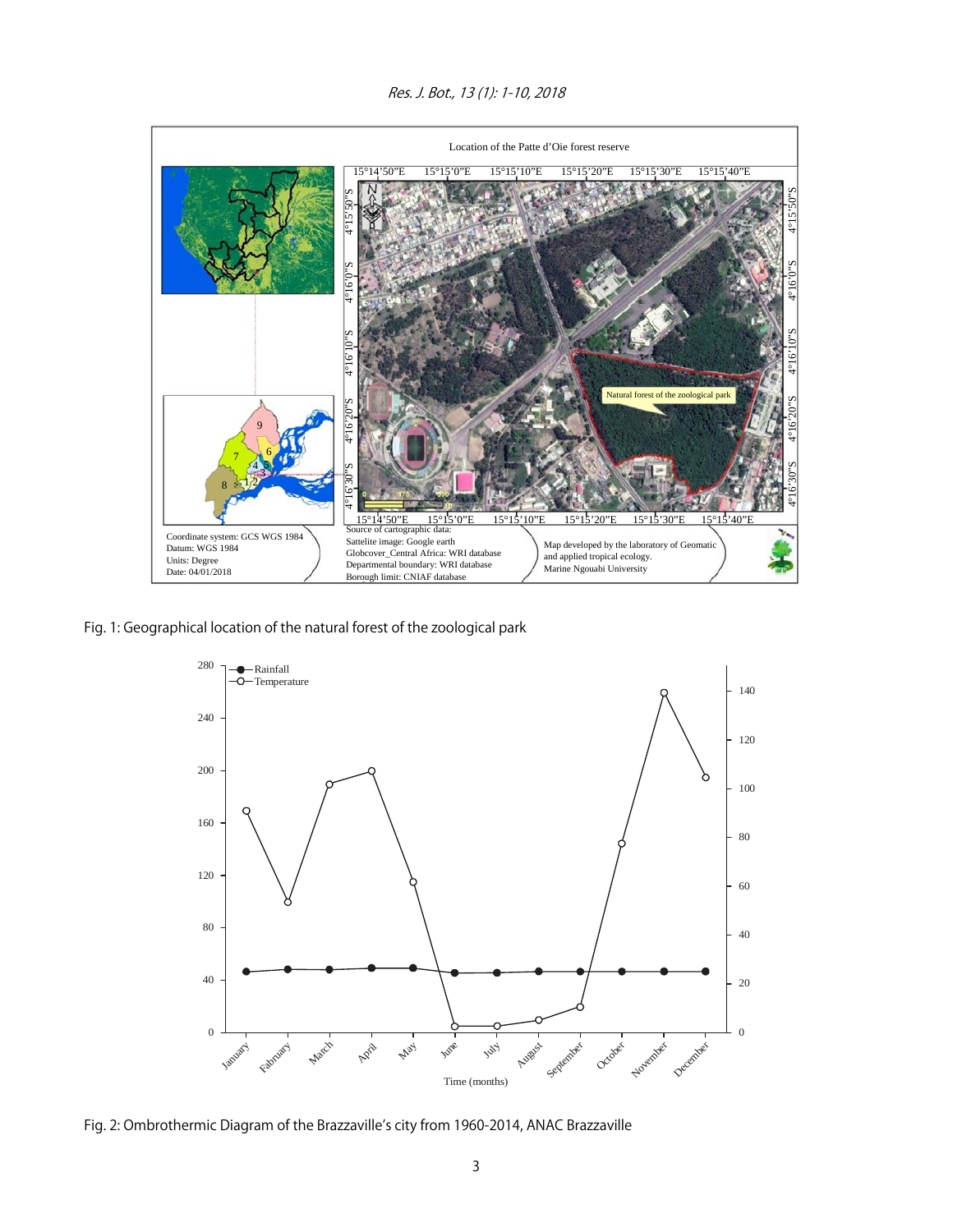are ferralitic, strongly desaturated and impoverished. They are low in exchangeable and very permeable bases because of the sandy substrate which allows the migration of the solutions of the ground.

Litter fall sampling: The measurements of the litter fall were estimated by randomly placing eight litter fall traps in all the study area, each trap measuring 50  $cm \times 50$  cm with 2 mm nylon mesh to catch the litter and located 50 cm above the ground. Litter was collected from the traps at two-week intervals for from August, 2016 to 17 August, 2017. The collected litter samples were brought to the laboratory, separated into leaf and non-leaf components and oven-dried at  $70^{\circ}$ C for four days to constant mass, using an electronic balance (CS200, Ahaus 0.1 g accuracy).

Litter standing crop sampling: Litter standing crop in the study area forest was measured using a metal 50  $\text{cm} \times$ 50 cm frame. All dead leaves, stems, bark, fruits, flowers, seeds and other debris were collected. Litter standing crop sampling was collected four times during the studying period from August, 2016 to 17 August, 2017. The first sample was taken on 07/20/2016, the second in 10/31/2016, the third collecting of soil litter was done in 12/12/2016 and the last one 03/04/2017.The various components of the litter were separated (litter leaves, barks, stems, debris) and oven-dried at  $70^{\circ}$ C during four days to constant mass, using a balance.

Litter decomposition experiment: Mesh litter bags containing leaves were placed into random locations within the plots and retrieved them after varying lengths of time to quantify litter decomposition rates. The experiment was repeated two times, one experiment in the dry season from august to earlier october2016. The second experiment was done during the rainfall season from December to March and the leaves of the most dominant tree species in their respective stands were put into the litter bags<sup>33</sup>. The litter bags were made of 2 mm nylon mesh, sized 20×20 cm. In the secondary forest each litterbag contained, 10 g of pure litters of *Milletialaurentii* and in the gallery forest 10 g of pure litters of *Antsiaristoxicaria* the leaves for the experiment were sourced from recently fallen Antsiaristoxicaria and Milletialaurentii within the study plots. About 10 g of mix litter of both two kinds of litter cited above.

A total of 144 nylon-net bags (2 mm mesh) of  $20 \times 20$  cm were prepared for each experiment. Forty-eight of each types of litter were placed in the forest of "Patted'oie" to follow the litter decay dynamics. Eight bags of each type of litter were

collected once every two weeks during three months. This was repeated 3 times as mentioned it above. After recovery from the forest, the bags were placed in individual polythene bags and brought to the laboratory. The bags were opened and the litter materials were air dried initially, brushed to remove adhering soil particles and finally dried at  $70^{\circ}$ C for four days to constant mass, using an electronic balance.

The mass loss over time was fitted using a negative exponential model (Olson<sup>34</sup>):

$$
K=\!\!\left[-ln(\frac{m}{m_o})\right]\!.\!t^{-1}
$$

Where:

 $m_0$  = Original mass of litter

- $m =$  Amount of litter remaining after time t
- $t = Time (year)$
- $K =$  Decomposition rate (year<sup>-1</sup>)

The time required for 50 and 95% mass loss was calculated as  $t_{50} = 0.693/k$  and  $t_{95} = 3/k$ , respectively.

**Statistical analysis:** R statistically software was used for statistical analysis. Linear regression analyses were performed to test the relationship between decomposition and environmental factors. Linear Model.1 <- lm(weight ~ season +species, data=decay) to evaluate the significant factors explains the loss of mass weight during the decomposition. Significant effect of environmental factor was revealed when Pr<0.0001. Also we test if the sum of litter fall was different among.

#### RESULTS

Litter fall: The most significant production litter fall was noted in the months of September 2016 with a total litter fall production of 1259.64 g DM  $m^{-2}$  whereas the weakest production was recorded in the month of August, 2017 with a production of 321.32 g DM  $m^{-2}$ . This study revealed that the production of litter fall in dry season was more significant than the litter fall production during the rainy season (Fig. 3). However, an average annual production of 731 g DM  $m^{-2}$  year<sup>-1</sup> was calculated for the studying period.

In addition, the different components of the litters fall have a seasonal production which varies one month with another with different percent of leaves rates (Fig. 4, 5).

August 2016 was that which showed the highest rate of leaves fall whereas January 2017 and May 2017 showed the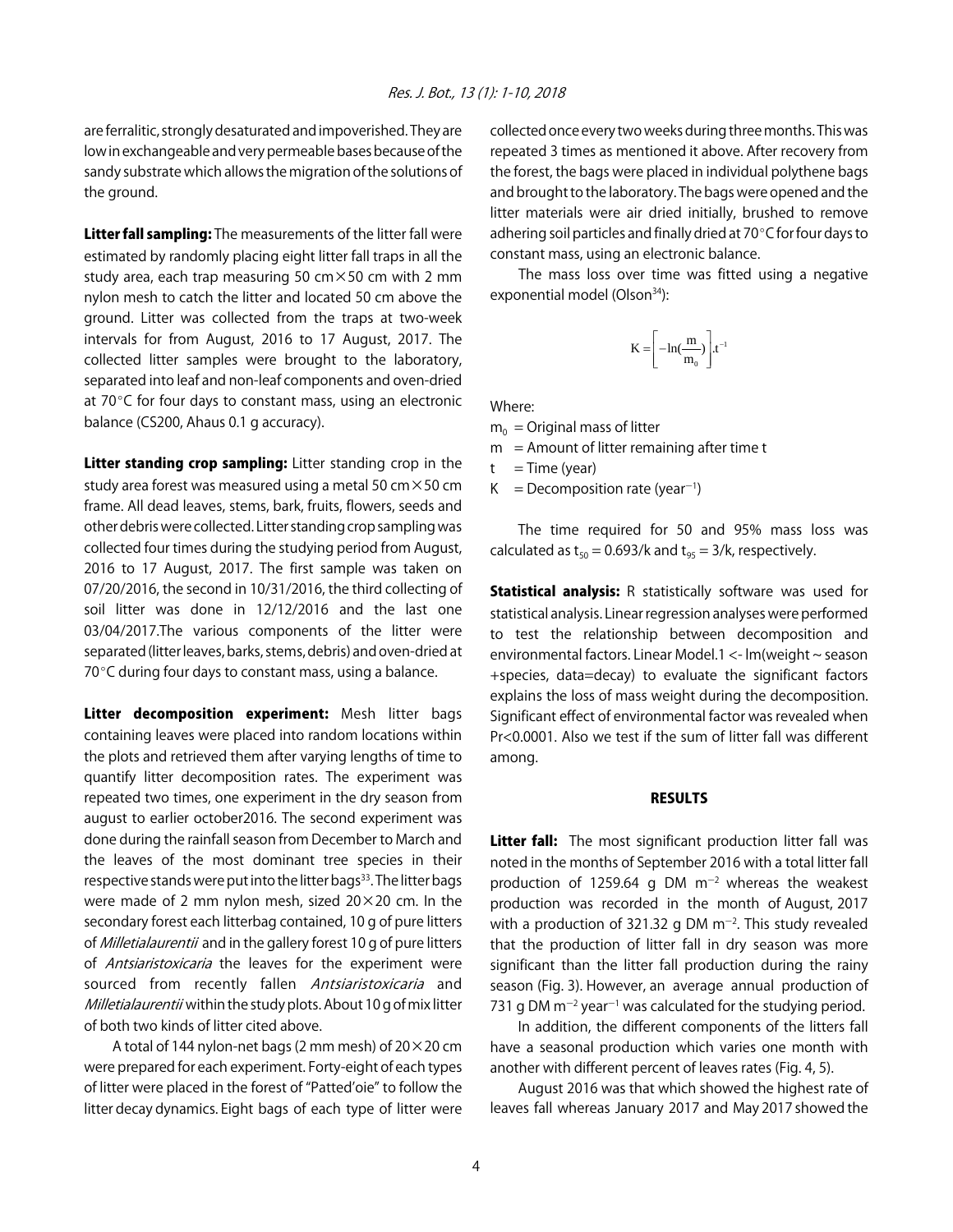Res. J. Bot., 13 (1): 1-10, 2018



Fig. 3: Monthly variation in litter production in the zoological park forest



Fig. 4: Production of the different litter compartments

weakest rates of leaves in the total litter fall with 44.52 and 45.44%, respectively. Multiple comparisons of means: Turkey contrast applied to litter fall data revealed a significant difference of litter fall by month, specially between September 2016 and June 2017, September 2016 and mars 2017 (Pr = 0,006). However when litter fall data was gathered between season (dry and rainy), no significant production of litter was noted (Pr = 0.0892). Between the four plots of collected data, significant differences in production were noted between P4-P1, P4-P2, P4-P3, Pr<0.001.

Litter amount on forest floor: The amounts of standing litter on forest floor were collected four times during the period of

study. The amounts of litter were 1271.06 g DM  $\text{m}$ <sup>-2</sup> in July 2016, 1216.03 g DM m<sup>-2</sup> in October 2016, 980.38 g DM m<sup>-2</sup> in December 2016 and 612.86 g DM  $m^{-2}$  in March, 2017. The fraction composed by the fine debris of litter was the most important component of standing litter on soil in comparison with the amounts of the others fraction of litters: leaves, twigs, seeds, etc.

Litter decay: The loss of litter weight have shown different dynamic of decomposition during the first experiment during the dry season from August, 2016 until October, 2016 and during the rainy season from January, 2017 to March, 2017. For the first experiment, during the first two weeks, the litter lost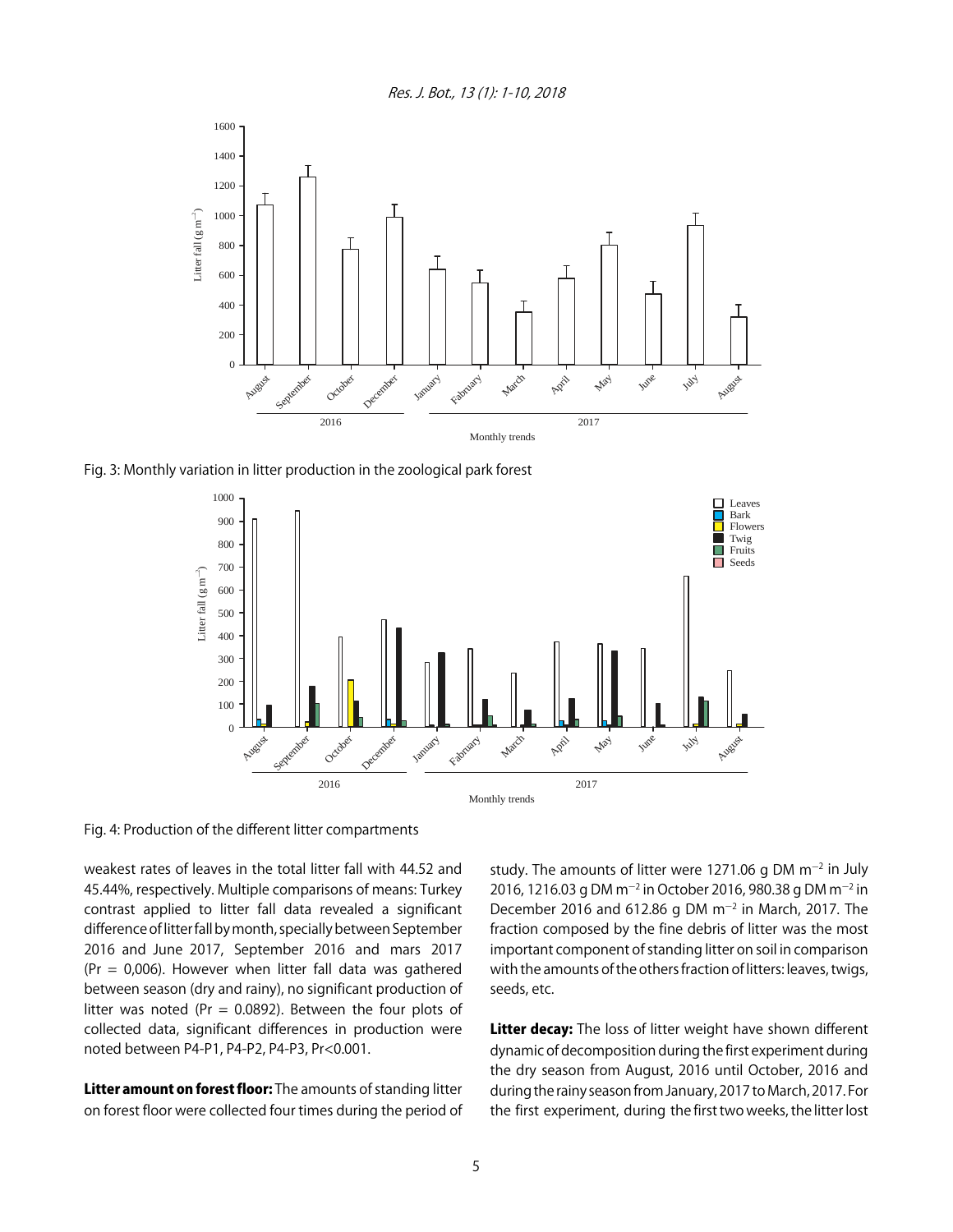Res. J. Bot., 13 (1): 1-10, 2018



Fig. 5: Trends of percent of leaves fall in total litter fall during study period



Fig. 6(a-b): Mass remaining in percent of different type of litter decomposition in the forest of Zoological Park of Brazzaville. (a) Litter de composition samples installed during rainy season and (b) Litter decomposition samples installed during the second experiment during the dry season

0.2% for all the types of litter bag Antiaristoxicaria Lesch., Mixed litters and *Millettialaurentii* De Wild., litter. After 4 weeks of decomposition monitoring, Antiaristoxicaria Lesch. litters had lost 6% of their initial weight, while the mixed and Millettialaurentii De Wild. litters had lost 4.6 and 6.3%, respectively. After 3 months of study, Antiaristoxicaria Lesch. litters lost 2.89 g (28.9%) compared to 2.68 g (26.8%) for Millettialaurentii De Wild. litter. Mixed litter only lost 2.31 g (23.1%) over the same period. During the second experiment, all type of litters lost their weights, but to varying degrees. Two weeks after the litter bags were deposited, Antiaristoxicaria Lesch. litters had lost 30% of the initial mass, while the mixed and *Millettialaurentii* De Wild. litters had lost 24 and 19% of the initial mass, respectively. After three months, Antiaristoxicaria Lesch. litters lost 56% of their initial mass compared to 48 and 36% for both mixed and Millettialaurentii De Wild. litters. These two experiments revealed the effect of the season on the total rate of decay of litters in the forest of the Brazzaville Zoological Park (Fig. 6). ANOVA test (weight  $\sim$  season) was applied on our data. The effect of season the litter decomposition in the one hand was observed and in the other hand species influenced also the rate of decomposition of the different species (p<0.05). Time elapsed on the ground had a significant impact on the decomposition of litter (p<0.05). Season was really a major factor of the litter decomposition (Fig. 7) in this study area.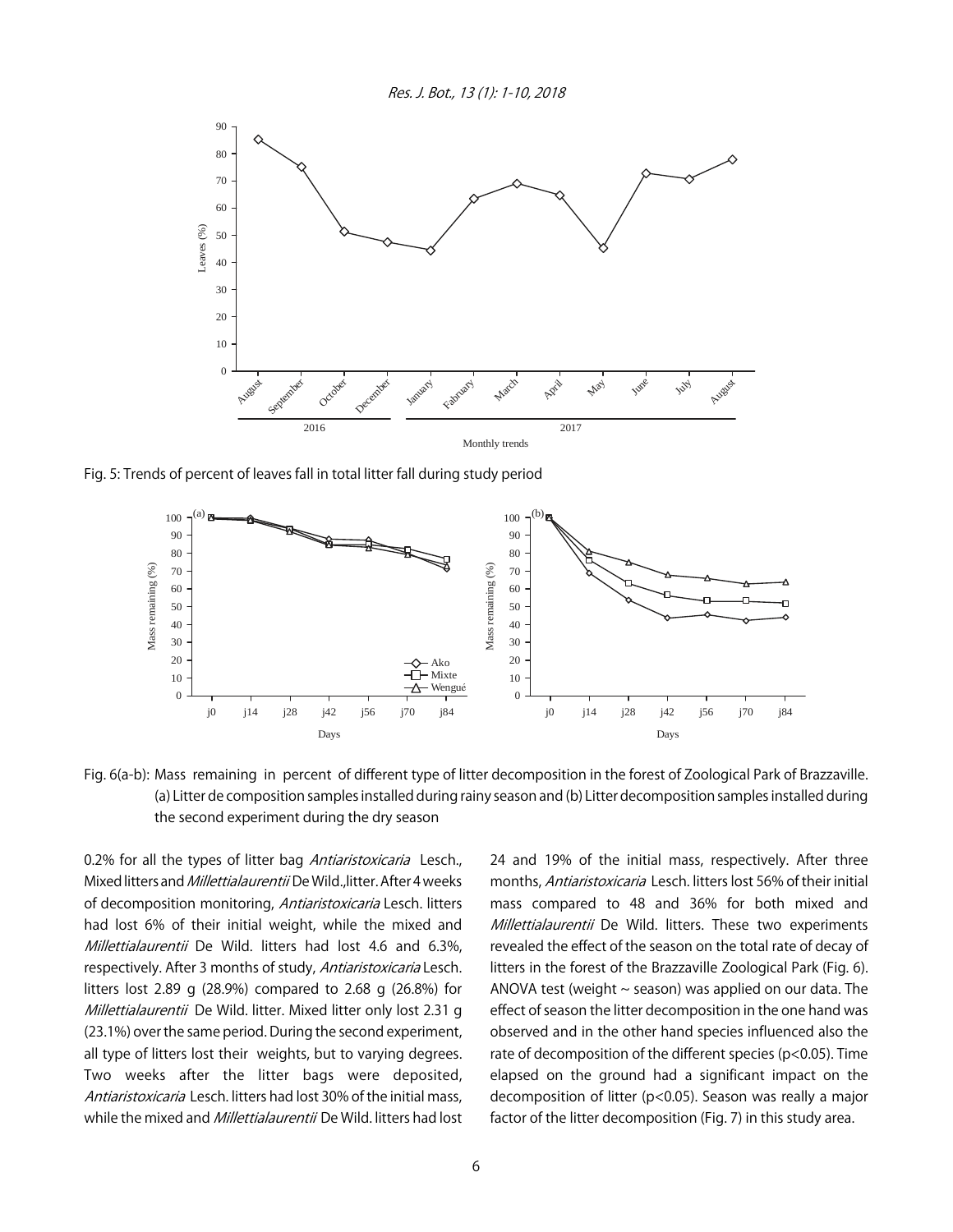

Fig. 7: Effect of seasons on the means of final loss weight of litter decay in the experimental study

#### **DISCUSSION**

The most significant production litter fall was noted in the months of September, 2016 with a total litter fall production of 1259.64 g DM  $m^{-2}$  whereas the weakest production was recorded in the month of August 2017 with a production of 321,32 g DM m<sup>-2</sup>. Litter fall in forest ecosystems is influenced by the environmental factors (climate, edaphic parameters, water in soils, etc.) and biotic factors. It plays a very important role in the recycling of bio elements and the maintenance of balance in tropical forest ecosystems<sup>35</sup>.

Current study showed that the natural forest of the zoological park of Brazzaville undergoes the same influences as other large forest masses in the Republic of the Congo<sup>11,22</sup>. In fact, large litter fall was observed during the dry season on the one hand, but also on the other hand during the rainfall season which are usually accompanied by very strong winds in and around Brazzaville's city.

However, in comparison with results obtained in the Republic of the Congo by Koubouana *et al.*<sup>7</sup>, who obtained an average annual production of 1063 and 1097 g DM  $m^{-2}$  year<sup>-1</sup> in the gallery forest and the secondary forest of the Lesio respectively, litter fall production obtained in this study was low, a difference of about 300 g DM  $m^{-2}$  year<sup>-1</sup> between both sites. It is very interesting to compare these two results, because the forests of the Lesio-Louna is about 100 km in the north of Brazzaville and are made up of the same type of forest that has long existed in the city of Brazzaville before its degradation.

A comparison with the international database showed that the production of litter fall in the urban forest of Brazzaville was closed to what others researchers noted in their study<sup>36-39</sup>. But the mean production of litter in our study was high in comparison to what Kang *et al.*<sup>36</sup> and Martius *et al.*<sup>40</sup> noted in their study.

Litter production can be explained by the age of the main trees within the plots where the traps were installed, phenology of species, the spatial distribution of large trees inside the urban forest, the relationship with the environmental factors like wind, season and hydric stress of plants. Trees inventories showed that, large trees do not cover the entire urban forest of the Zoological Park of Brazzaville, this can explain the unequal repartition of litter fall. However, It should be noted that rainfall data collected less than 200 m from this urban forest in the Agency for Aerial Navigation Safety in Africa and Madagascar (ASECNA) station indicated a good watering of this area. Indeed, the annual rainfall recorded over the last ten years indicates an average precipitation around 1400 mm in the city of Brazzaville.

The influence of the dry season in the fall of litters was observed in tropical region during the dry season by Wang *et al*.<sup>41</sup> and Goma-Tchimbakala *et al*.<sup>42</sup>. However, this differs from observations made by other authors which observed peaks of litter production during the rainy season<sup>43,44</sup> The most important production in September during the dry season in our study can be explained by phenology of species but also by the deficit of water in the top soil in that period of the year. Urban forest of the Zoological Park of Brazzaville is a semi-deciduous forest as revealed by the ground truth as well as the articles published by Liao *et al*.<sup>45</sup>. Further work on Millettialaurentii De Wild shows that this species exhibits highly seasonal leaf and reproductive phenology. Leaf fall and the appearance of new leaves occur twice a year, respectively during dry seasons and early rainy seasons<sup>43</sup>.

The leaves accounted for 63% of the total litter production in the study area. This production is low in comparison withwhat observed in the literature in other types of forests in the Republic of the Congo. Goma-Tchibakala and Bernhard-Reversal<sup>38</sup> notedin their study that the leaf fraction represented 89% in the primary forest at TerminaliaSuperba and in the plantation of 49 yearsold. Koubouana *et al.*<sup>7</sup> noted a percentage of leaves that ranged from 95-98% of total litter fall production. Also many authors obtained a percentage of leaves higher that what our results shown<sup>46,47</sup>. But our results was closed to what Yang *et al*.<sup>32</sup> and Cattanio *et al*.<sup>47</sup> obtained in their study. Lebret *et al*.<sup>48</sup> observed in a beech plantation that the proportions of leaves in litter fall decreased with the age of plantation. The leaves represented in their study 90% of the total fallout in a young stand and 70% in the old plot.

Percentage of leaves in the total litter fall reveals the importance of this fraction in the functioning of a forest in general and of the tropical ecosystems particularly, since foliar litters contains bio-elements that are rapidly recycled during the first stage of litter decomposition and made it available to the trees by the fine roots present in the top soil horizon. Older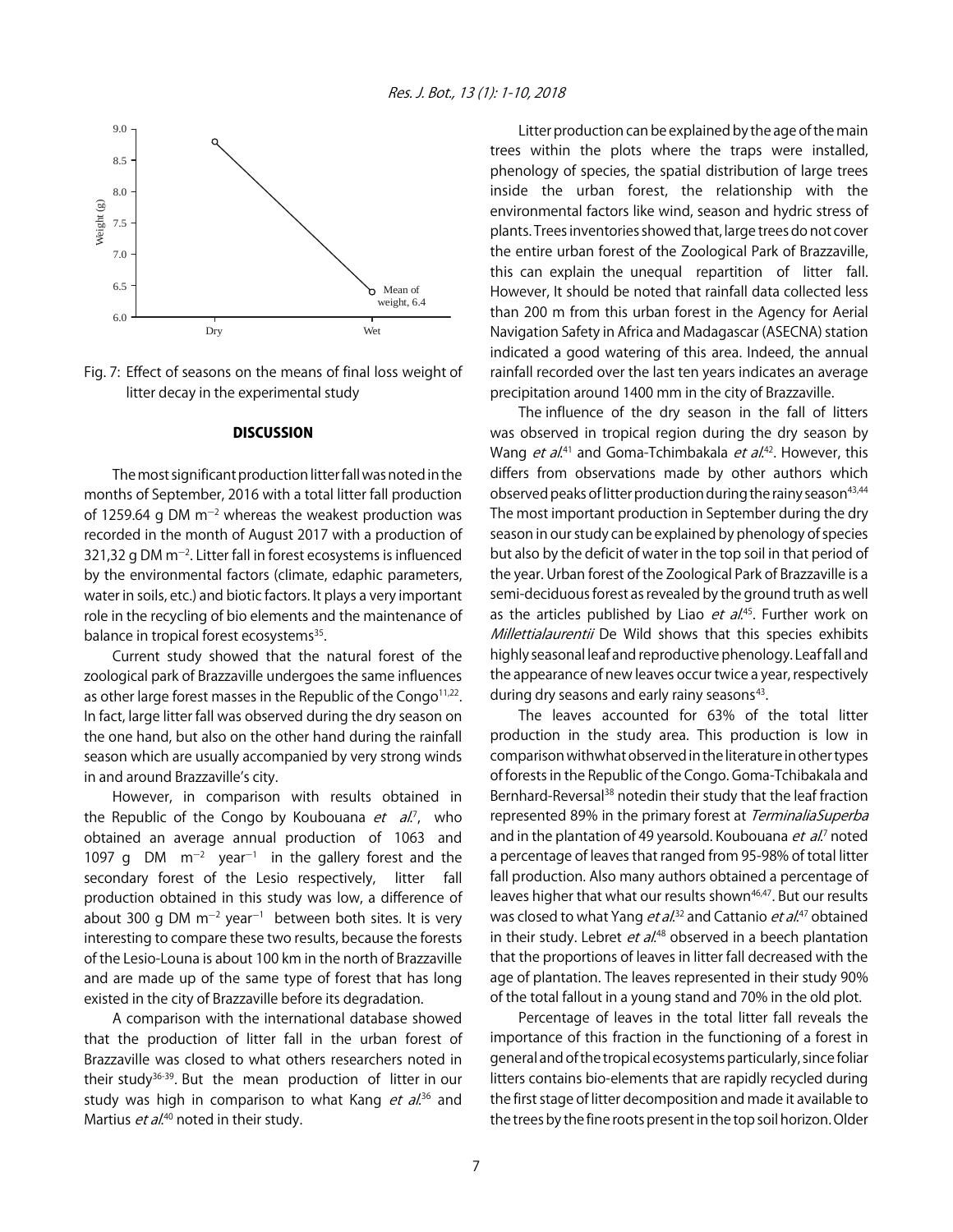forests allocates more production to fruits, flowers and seeds and have more branch production than younger forests. This leads us to conclude that the urban forestof Brazzaville is an old forest.

Litter decomposition: Decomposition of leaves was greater in the rainy season, with nearly the loss of 46% of the initial mass, where an average loss of 26% of the initial mass was noted in the dry season. The balance between litter inputs and heterotrophic litter decomposition influences the amount of carbon stored in the forest floor. In the Congolese rainforests and other latitudes, several authors noted the effect of rainfall and thus soil moisture on litter decomposition $11,22,49$ . It is important to note that three factors influence the rate of litter decomposition: environmental condition, litter quality and soil biota. These factors are known to control litter decomposition  $processes<sup>50,51</sup>$ .

Water, one of the environmental factors works by promoting the release of hydro soluble substances from litters<sup>14</sup> and promotes the recovery of the life of the soil fauna, the first element of the chain during the degradation of litters $52$ .

During dry season, the lack of water in top soil forest would promote the migration of microbial flora to the depths of the litter layer<sup>53</sup>. This phenomenon reduces the exposure of litters to decomposers. Moreover, Thurow<sup>54</sup> observed that during the dry season there was a decrease of microbial activity due to water deficiency in litter system. Thus the decay of litters during the dry season is essentially the result of the macro fauna of the soil including the termites which constitute one of the most abundant agents during this period. Theses can explain the difference in terms of rate of litters decomposition noticed between dry season and rainy season.

#### **CONCLUSION**

Current study helps to understand that urban forest have a high production of litter fall with a percentage of leaves indicated that this forest is not a young but an old forest. However litters decomposition varies following the season of the year, with high rate of decomposition during the rainy season and lowest in the dry season. This forest could play an important role in mitigation in the context of global change.

#### ACKNOWLEDGMENT

Authors would like to acknowledge the Ministry of forest for authorization to install our experimental design within "park zoologique". Authors would like to sincerely thank Madam the Director of park zoologiquefor her kindly assistance during the data collection.

#### SIGNIFICANCE STATEMENT

Urban forest of Brazzaville decreased significantly from 240-90 ha the last 70 years because of human activities. But this forest continue to play an important role to mitigate the cause of climate change according to the litter fall obtained. This study could open up further research in the field of Eco physiology: foliar photosynthesis, soil plant and atmosphere relationship, the turnover of fine root, etc.

#### **REFERENCES**

- 1. Dwyer, J.F., H.W. Schroeder and P.H. Gobster, 1991. The significance of urban trees and forests: Toward a deeper understanding of values. J. Arboricult., 17: 276-284.
- 2. Bolund, P. and S. Hunhammar, 1999. Ecosystem services in urban areas. Ecol. Econ., 29: 293-301.
- 3. Lessard, G. and E. Boulfroy, 2008. Roles of the tree downtown. Collegial Center of Technology Transfer in Sainte-Foy Forestry (CERFO). Quebec, pp: 21.
- 4. Garty, J., M. Kauppi and A. Kauppi, 1996. Accumulation of airborne elements from vehicles in transplanted lichens in urban sites. J. Environ. Qual., 25: 265-272.
- 5. Averti, I.S., S. Binsangou, S. Nzingoula and L. Louvouandou, 2017. Cartography of the forest sites of the town of Brazzaville in the period of 1946 to 2016 and study of the causes of deforestation. Rev. Ivoirienne Geographie Savanes, 3: 55-72.
- 6. Kimpouni, V., P. Mbou, E. Apani and M. Motom, 2013. Floristic diversity and structural parameters of the Brazzaville Patte d'Oie forest, Congo. Open J. Ecol., 3: 518-531.
- 7. Koubouana, F., I.S. Averti, L.M.B. Loupet and E. Ndinga, 2016. Floristic diversity and reconstitution dynamics of the zoological park forest under eucalyptus cultivation in Brazzaville, Congo. Int. J. Biol. Chem. Sci., 10: 609-619.
- 8. Taty-Dekanga, C. and R. Mombouli, 1998. Analyse floristique et structurale de la forêt du Parc zoologique (Brazzaville). Memoire de CAPES, ENS, UMNG, Brazzaville, pp: 51.
- 9. Montagnini, F. and C.F. Jordan, 2002. Recycling of nutrients in ecology and conservation of neotropical forests. LUR., Cartago, pp: 167-191.
- 10. Sun, Y. and S. Zhao, 2016. Leaf litter decomposition in urban forests: Test of the home-field advantage hypothesis. Ann. For. Sci., 73: 1063-1072.
- 11. Kanagaraj, N., R.K. Kaleeswari, B. Palanikumaran and M. Tilak, 2017. Rates of leaf litter decomposition in Western Ghats ecosystem, Tamilnadu. Int. J. Agric. Sci., 9: 4435-4437.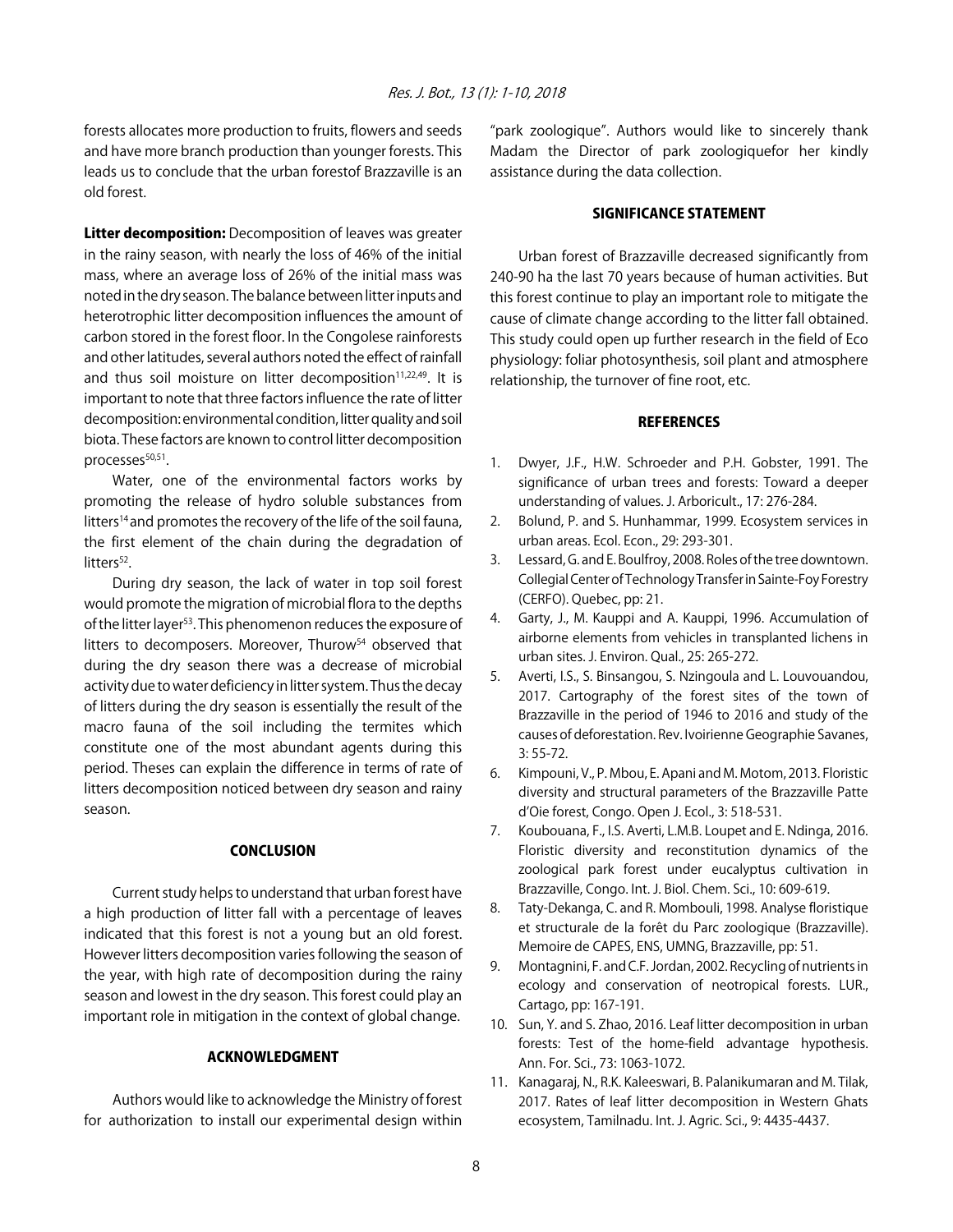- 12. Lin, B., Q. Liu, Y. Wu and H. He, 2004. Advances in the studies of forest litter. Chin. J. Ecol., 23: 60-64.
- 13. Bernhard-Reversat, F., G. Main, K. Holl, J. Loumeto and J. Ngao, 2003. Fast disappearance of the water-soluble phenolic fraction in eucalypt leaf litter during laboratory and field experiments. Applied Soil Ecol., 23: 273-278.
- 14. Netto, A.L.C., 1987. Overlandflow production in a tropical rainforest catchment: The role of litter cover. Catena, 14: 213-231.
- 15. Geddes, N. and D. Dunkerley, 1999. The influence of organic litter on the erosive effects of raindrops and of gravity drops released from desert shrubs. Catena, 36: 303-313.
- 16. Antoni, V.E. and D. Arrouays, 2007. The carbon stock in the agricultural grounds decreases. IFEN., 121: 1-4.
- 17. Sayer, E.J., 2006. Using experimental manipulation to assess the roles of leaf litter in the functioning of forest ecosystems. Biol. Rev., 81: 1-31.
- 18. Ponge, J.F., P. Arpin and G. Vannier, 1993. Collembolan response to experimental perturbations of litter supply in a temperate forest ecosystem. Eur. J. Soil Biol., 29: 141-153.
- 19. Ndibe, T.O., G.B. Onwumere and T. Bulus, 2017. Litter decomposition and release of nutrients form Eucalyptus camaldulensis leaf on Eucalypt plantation soils. World Scient. News, 62: 24-45.
- 20. Versini, A., 2012. Effect of the handling of the air litters on the cycles of this of N in the grounds in plantation of Eucalyptus in Congo. Ph.D. Thesis, University of Loraine in Geosciences, France.
- 21. Loumeto, J.J., 2002. The systems litters of the forests with settlement of Okoume (Aucoumea Klaineana): Example of 2 congolese sites, the forest of Chaillu and the forest of the littoral. Ph.D. Thesis, University Paris VI, France.
- 22. Parsons, W.F.J., R.L. Lindroth and J.G. Bockheim, 2004. Decomposition of *Betula papyrifera* leaf litter under the independent and interactive effects of elevated  $CO<sub>2</sub>$  and  $O<sub>3</sub>$ . Global Change Biol., 10: 1666-1677.
- 23. Waring, R.H. and W.H. Schlesinger, 1985. Forest Ecosystems: Concepts and Management. Academic Press, New York, pp: 181-210.
- 24. Ifo, S.A., 2010. Carbon contributions on the ground and stocks in two forest types (forest gallery and secondary forest) of the Batekeplateaux. Science of the Environment: University Marien N'GOUABI (Faculty of Science), Brazzaville, Republic of Congo, pp: 194.
- 25. Kimpouni, V., J. Lejoly and S. Lisowski, 1992. Eriocaulaceae of Congo. Floristica Floristica Geobotanica, 37: 127-145.
- 26. Makany, L., 1976. Vegetation of the plates teke (Congo). Collection of Work of University de Brazzaville, pp: 301.
- 27. Samba-Kimbata, M.J., 1978. Climate of low-Congo. Ph.D. Thesis, Universite de Dijon, Dijon, France.
- 28. Vennetier, P., 1977. Atlas of Congo. Jeune Afrique, Paris, pp: 32.
- 29. Adjanohoun, E.J., A.M.R. Ahyi, L. AkeAsi, J. Baniakina and P. Chibon et al., 1988. Contribution to the ethnobotanic and floristic studies in popular Republic of Congo: Traditional medicine and pharmacopeia. ACCT., Paris.
- 30. Samba, G., D. Nganga and M. Mpounza, 2008. Rainfall and Temperature Variations over Congo-Brazzaville between 1950 and 1998. Theor. Applied Climatol., 91: 85-97.
- 31. Samba, G. and D. Nganga, 2012. Rainfall variability in congo-brazzaville: 1932-2007. Int. J. Climatol., 32: 854-873.
- 32. Yang, Y.S., J.F. Guo, G.S. Chen, J.S. Xie, L.P. Cai and P. Lin, 2004. Litterfall, nutrient return and leaf-litter decomposition in four plantations compared with a natural forest in subtropical China. Ann. For. Sci., 61: 465-476.
- 33. Das, C. and N.K. Mondal, 2016. Litterfall, decomposition and nutrient release of Shorea robusta and Tectona grandis in a sub-tropical forest of West Bengal, Eastern India. J. For. Res., 27: 1055-1065.
- 34. Olson, J.S., 1963. Energy storage and the balance of producers and decomposers in ecological systems. Ecology, 44: 322-331.
- 35. Lowman, M.D., 1988. Litterfall and leaf decay in three Australian rainforest formations. J. Ecol., 76: 451-465.
- 36. Kang, B.T., F.K. Akinnifesi and D.O. Ladipo, 1994. Performance of selected woody agroforestry species grown on an Alfisol and an Ultisol in the humid lowland of West Africa and their effects on soil properties. J. Trop. For Sci., 7: 303-312.
- 37. Pragasan, L.A. and N. Parthasarathy, 2005. Litter production in tropical dry evergreen forests of South India in relation to season, plant life-forms and physiognomic groups. Curr. Sci., 88: 1255-1263.
- 38. Goma-Tchimbakala, J. and F. Bernhard-Reversat, 2006. Comparison of litter dynamics in three plantations of an indigenous timber-tree species (Terminalia superba) and a natural tropical forest in Mayombe, Congo. For. Ecol. Manage., 229: 304-313.
- 39. Lisanework, N. and A. Michelsen, 1994. Litterfall and nutrient release by decomposition in three plantations compared with a natural forest in the Ethiopian highland. For. Ecol. Manage., 65: 149-164.
- 40. Martius, C., H. Hofer, M.V. Garcia, J. Rombke and W. Hanagarth, 2004. Litter fall, litter stocks and decomposition rates in rainforest and agroforestry sites in Central Amazonia. Nutr. Cycl. Agroecosyst., 68: 137-154.
- 41. Wang, Q., S. Wang and Y. Huang, 2008. Comparisons of litterfall, litter decomposition and nutrient return in a monoculture Cunninghamia lanceolata and a mixed stand in Southern China. For. Ecol. Manage., 255: 1210-1218.